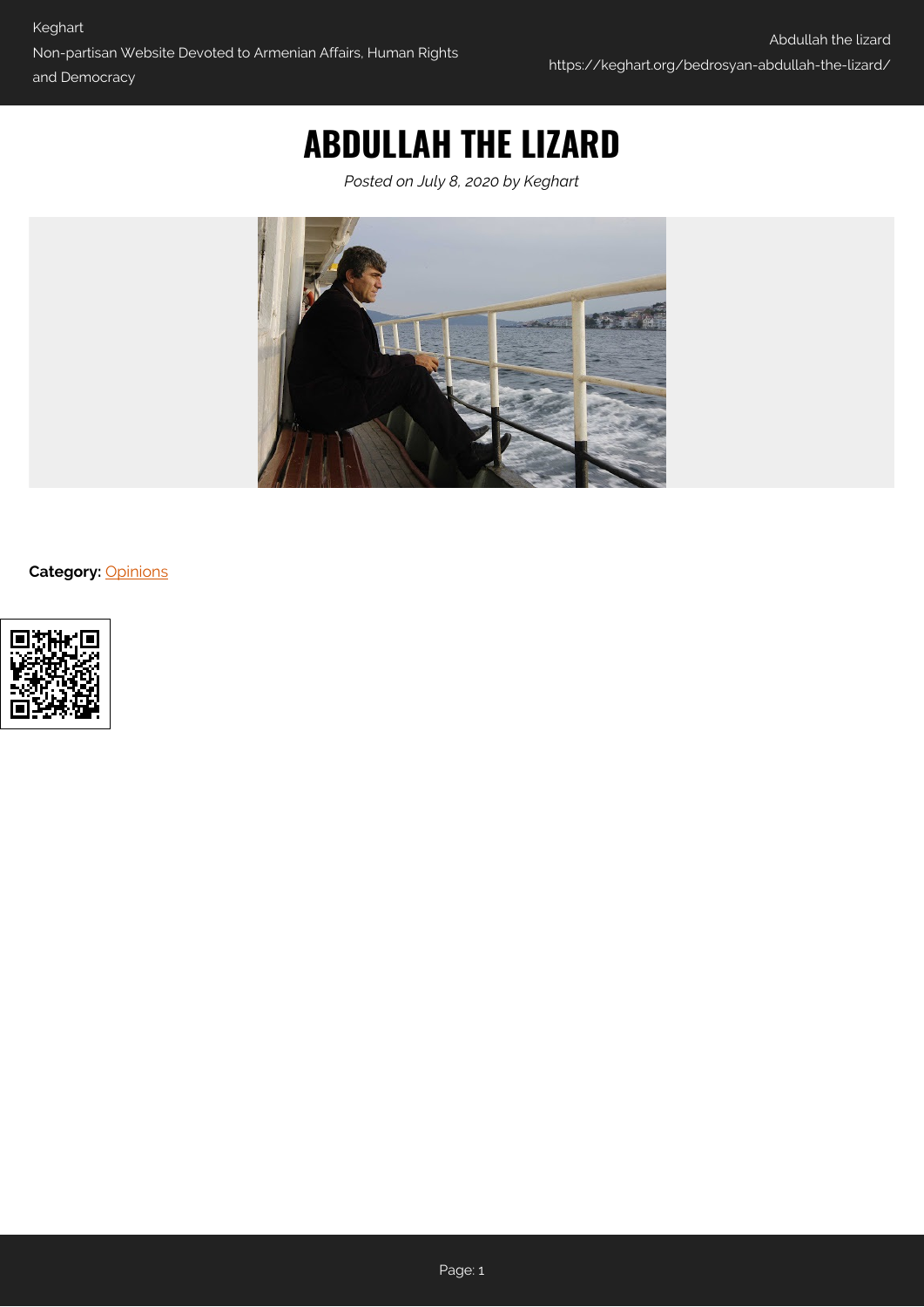## **Raffi Bedrosyan**, Toronto, 26 June 2020

This is a story told by Hrant Dink. It can partially explain the deep trauma of the Armenians who survived the 1915 Genocide but had nowhere to go and stayed in Turkey. It explains the trauma of the hidden Armenians who continued to live in Turkey. And it can partially explain Hrant's state of mind in the last few months of his life before he was shot dead.

The year was 1918, in a village at the foot of Suphan Mountain (north shore of Lake Van, Sipan Ler in Armenian). An Armenian youngster had barely escaped the Genocide and had found refuge in this village belonging to the tribal leader Ismail. He had mixed in with the other villagers, trying to eke out a living. He lived in a dark corner of a stable, in a crack between two rocks, just like a lizard that darts into the crack at the first sight and sound of danger. He would come out to help with the harvest or other errands, earn a piece of bread with his honest labour, then rush back into his refuge in the stable.

His name was Abdullah among the villagers, in Arabic meaning 'the servant or slave of Allah (God)'. He led an uneventful life, living unnoticed – until one day when teenager Memo, tribal chief Ismail's third son saw him urinating. Memo sprang up and started to scream as he ran to the village: 'Run, run, come and see Abdullah's dick, it has a cover on it!'

Abdullah's ran back into the crack of the rocks in the stable. Soon the entire village people had gathered in front of the stable, young and old. Stones started raining into the stable: 'Come out, you infidel *giavour*, we know who you are, what you are, come out!'. The shouts and insults grew louder, footsteps started coming closer, and the stable door was opened.

Chief Ismail tried to protect Abdullah and stopped the mob at the entrance. He talked into the darkness of the crack: 'Abdullah, where are you, come give me your hand, I will save you'. Ismail's hand touched Abdullah's hand or what he thought was Abdullah's hand, but suddenly he was startled and jumped back. What he touched was a bloody piece of skin. He turned towards the mob and said: 'Leave him alone, he is one of us'. Ever since that day, nobody bothered the newly 'circumcised' Abdullah.

Perhaps you have hunted lizards as a kid. Just when you think you have grabbed it, it escapes, leaving only his tail in your hands. In the villages and cities of Turkey, there were thousands of orphans and hidden Armenians who felt like lizard Abdullah, on a daily basis. But they learnt how to survive despite the trauma, because they learnt how to be resilient. One hundred years after the Armenian genocide, their grandchildren are now learning how to claim what is rightfully theirs - their identity, language, culture, and above all, truth and justice.